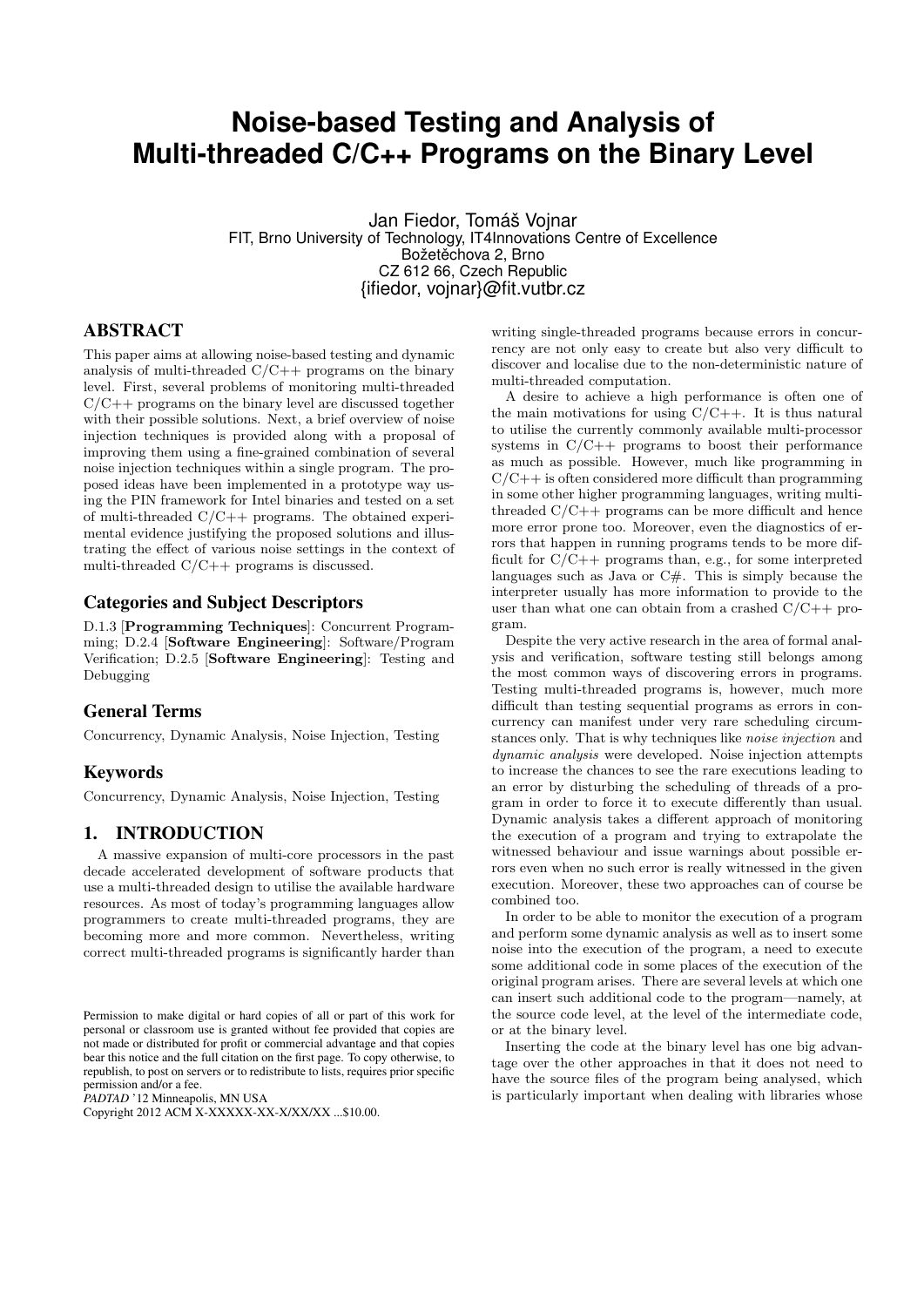source files might not be available even for the developers of the program under test. Another advantage might be that this kind of instrumentation is more precise in that we can insert the code exactly where we want it to be executed, and the placement is not affected by any optimisations possibly made by the compiler. These advantages of course come at the cost of that we may possibly lose access to various pieces of high-level information about the program (names of variables, etc.). However, even such information can be available if we have the debugging information present in the program, and moreover, we can also get access to some low-level information, like register allocations, which might be important for some analyses.

In this paper, with the aim of allowing the above advantages to be exploited by developers of multi-threaded  $C/C++$  programs, we concentrate on noise-based testing and dynamic analysis of multi-threaded  $C/C++$  programs on the binary level. We identify several typical problems that arise when trying to monitor the execution of multithreaded  $C/C++$  programs at the binary level (such as monitoring function execution, retrieving information about the executed code, dealing with atomic, conditional, or repeated instructions, as well as supporting different C/C++ multithreading libraries), and we discuss their possible solutions. The problems are first discussed on a general level and then a more detailed discussion based on our prototype implementation of the proposed ideas using the PIN [10] framework for Intel binaries follows. Since we concentrate on noise-based testing and dynamic analysis, we also provide a brief overview of existing noise injection techniques, and moreover, based on our experience, we propose their improvement using a fine-grained careful combination of different noise techniques within a single program. Last but not least, we present results of multiple experiments with a prototype implementation of our proposals on a set of  $C/C++$ student projects. We use these results to justify the proposed solutions and also as a basis for a discussion of the possible influence of various noise injection settings on dynamic analysis of multi-threaded C/C++ programs.

Related Work. As many concurrency errors appear only under very specific scheduling circumstances, various ways to deal with this problem in testing were developed. One approach is to influence the scheduling of threads of a program to actually see the interesting scheduling leading to an error by inserting a random noise into its execution as it is done in the IBM Concurrency Testing (ConTest) tool [3], or by systematically forcing some conditions on the program interleaving [14]. Another possibility is to systematically explore all schedules up to some number of context switches as it is done, e.g., in the Microsoft CHESS tool [11].

Another often used approach is to use dynamic analysis that tries to extrapolate the witnessed behaviour of a program and warn about errors whose occurrence under different scheduling circumstances seems possible from the observed behaviour of the program. There exist dynamic analysers for various concurrency errors like data races [13, 7], atomicity violations [9], or deadlocks [1]. A problem is that the extrapolation may introduce false alarms.

As for binary instrumentation frameworks, many were developed over the years. Most of them, such as PIN [10] or Valgrind [12], control the whole execution of a program, instrumenting its code just before it is executed (using justin-time compilation) or when it is loaded into the memory. Other frameworks, e.g., PEBIL [6], instrument the program's binary file in advance and do not participate in its execution in any way. There are also frameworks which combine these two approaches—e.g., VMAD [4] inserts several versions of the instrumented code into the program's binary file and then chooses at run-time which version will be executed.

Plan of the paper. The rest of the paper is organised as follows. In the next section, various typical problems of monitoring the execution of  $C/C++$  programs at the binary level are discussed. Section 3 discusses the possibilities of utilising noise injection techniques to help various dynamic analyses with the detection of errors in multi-threaded  $C/C++$  programs, including several proposals of improving the use of noise injection. Section 4 describes a prototype implementation of the proposed ideas. In Section 5, an experimental evaluation of the proposed solutions is provided. Section 6 then concludes the paper and discusses some of the interesting directions for future work.

## 2. MONITORING AT THE BINARY LEVEL

In this section, we discuss several typical problems that arise when trying to monitor and analyse the execution of a multi-threaded C/C++ program compiled to a binary form. In particular, after a brief introduction of the types of binary instrumentation frameworks that one can use to insert execution-monitoring code, we discuss the problems of monitoring function execution, retrieving information about executed instructions, handling atomic, conditional, and repeatable instructions, and abstracting concrete synchronisation primitives for the analysers to be used. For these problems, we analyse possible solutions, trying to stay on a rather general level. In Section 4, we will then present some further implementation details concerning the use of the proposed solutions in our prototype tool.

#### 2.1 Instrumentation Frameworks

There exist several frameworks for binary instrumentation which can be used to insert execution-monitoring code to a program. They might be divided into two groups—static binary instrumentation and dynamic binary instrumentation frameworks.

Static binary instrumentation frameworks, like, e.g., PE-BIL [6], insert execution-monitoring code to a program by rewriting the object or executable code of the program before the program is executed, thus modifying the content of the program's binary file. Dynamic instrumentation frameworks, like, e.g., PIN [10] or Valgrind [12], insert executionmonitoring code to a program at run-time, leaving the program's binary file untouched.

An advantage of static binary instrumentation is that it does not suffer from the overhead of instrumenting the code of a program every time it is executed. On the other hand, it cannot handle constructions like self-modifying or selfgenerating code, which is not known before the program actually executes. On the contrary, dynamic binary instrumentation is slower, but it can cover all the code that is executed by a program. Furthermore, since the binary file of the program is not modified in any way, the instrumentation is more transparent to the user who can run some (possibly lengthy) analysis on the program and, at the same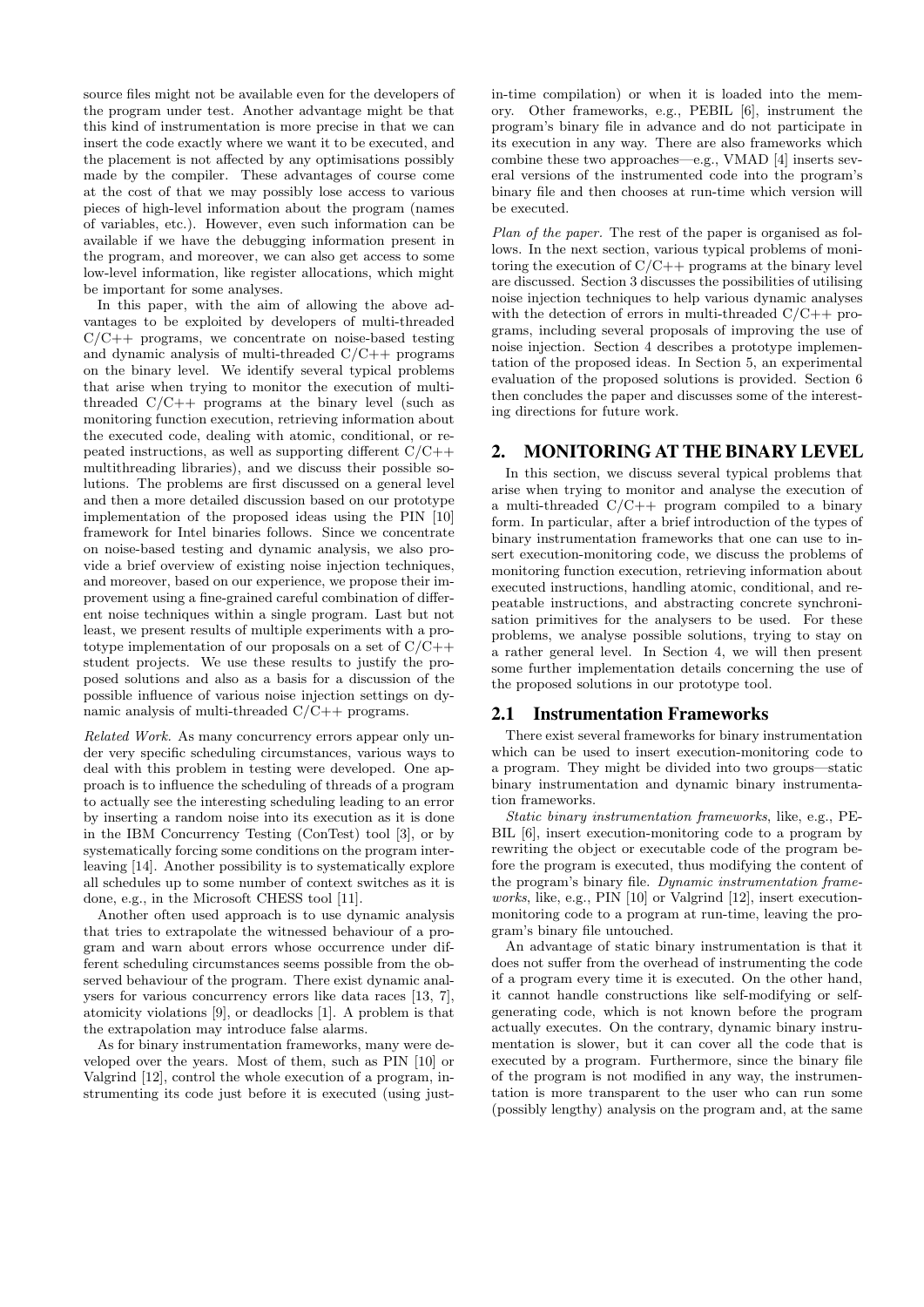| in the contract of the contract of the contract of the contract of the contract of the contract of the contract of the contract of the contract of the contract of the contract of the contract of the contract of the contrac |                                                                                                                |                              | $\rightarrow$ ad $70$ $\rm <$ unlock_usr $\rm >:$ |
|--------------------------------------------------------------------------------------------------------------------------------------------------------------------------------------------------------------------------------|----------------------------------------------------------------------------------------------------------------|------------------------------|---------------------------------------------------|
|                                                                                                                                                                                                                                | $\frac{1}{401113}$ : mov $\frac{60x602540}{\%}$ edi $\frac{1}{20}$ $\le$ ae20 $\le$ unlock $>$ :               |                              | $\text{ad}70:$ mov $\%$ rdi, $\%$ rdx             |
|                                                                                                                                                                                                                                | $\frac{1}{2}401118$ : callq $400e80$ <unlock>-114<br/><math>ae20:</math> mov <math>\$0x1,\%</math>esi</unlock> | $\cdots$ $\cdots$            |                                                   |
|                                                                                                                                                                                                                                | 40111d: test %eax,%eax $\leftarrow$ ---------<br>$ae25:$ jmpq $ad70$ $\langle$ unlock_usr> $\langle$           |                              | $ada5: xor %eax,\omega$                           |
| in a complete the complete state of                                                                                                                                                                                            |                                                                                                                | $\text{ada7}: \text{retq}$ . |                                                   |
|                                                                                                                                                                                                                                |                                                                                                                |                              |                                                   |

Figure 1: An example of an execution not triggering an after-function notification

time, use the program as usual. This possibility is also very important when analysing libraries as it allows the user to analyse a library when used by a program being analysed and simultaneously allow other programs to use the same library as usual. This is not possible without maintaining two separate versions of the library and coping with problems with paths to these versions when the code of the library is rewritten before its execution (usage) in case of static binary instrumentation.

However, regardless of which of the two types of the binary instrumentation approaches is used, there are some issues that need to be dealt with when analysing multi-threaded programs at the binary level. These issues are discussed below.

#### 2.2 Monitoring Execution of Functions

The first problem to deal with is how to properly monitor the invocation and termination of functions. This is very important when analysing multi-threaded C/C++ programs as thread management, synchronisation of threads, and other thread-related actions are typically implemented by calling specific library functions. For instance, if an analyser needs to know that the monitored program acquired a lock, the best time to issue a notification about this event is after the function performing the lock acquisition is finished. However, since call instructions are not fall-through instructions (i.e., there is no guarantee that the instruction by which the program will continue after the invoked function finishes will be the instruction right after the given call instruction), one cannot place the code notifying an analyser about the event after the call instruction itself.

One way to solve the above problem could be to wrap the function to be monitored in another function and call everywhere in the program the wrapper function instead of the original one. The wrapper function could then internally call the original function, but also execute some code before and after it is called. This solution, however, suffers from two problems. First, the framework used for the binary instrumentation would have to support function wrapping (replacement), and second, calling the original function from the wrapper function might be quite time consuming and may lead to a significant slowdown of the whole analysis. Moreover, to wrap a function, we need to have a wrapper function with the same signature as the original function, containing the required monitoring code, so it might also be problematic to use this approach when we do not know in advance which functions we will be wrapping.

Another way to solve the problem could be to insert the monitoring code before and after the code of the monitored function itself, e.g., by inserting the code before the first instruction of the function and before each return instruction in the code of the function. So, instead of issuing the notification after the function returns, the analyser would be notified right before the function returns, which would be practically the same from the point of view of the analyser. An additional advantage of this approach would be

that it would also decrease the instrumentation overhead as instead of analysing all call instructions (to see whether they could invoke the function to be monitored) and instrumenting many of them, the code of the functions to be monitored would only be instrumented. Nevertheless, this approach has one critical pitfall—namely, at the binary level, it is possible to return from a function even from code not belonging to that function!

A concrete example where instrumenting all return instructions of a function will not trigger the code that should be executed after the function returns can be seen in Figure 1. The figure shows three pieces of code. On the left there is a part of the binary code generated from a simple  $C_{++}$  program which uses the pthread library to guard a critical section through the pthread\_mutex\_lock and pthread\_ mutex\_unlock functions. The other two code snippets are parts of the code of the pthread's \_\_pthread\_mutex\_unlock and \_\_pthread\_mutex\_unlock\_usercnt functions. Once the execution of the program reaches the call instruction at address 401118, the program calls \_\_pthread\_mutex\_unlock<sup>1</sup> (the function pthread\_mutex\_unlock is in fact just an alias of \_\_pthread\_mutex\_unlock). The execution then continues in the \_\_pthread\_mutex\_unlock function which adds the second argument of the \_\_pthread\_mutex\_unlock\_usercnt function and then jumps to it. The program starts executing the \_\_pthread\_mutex\_unlock\_usercnt function, and after a while, it returns, but not to the \_\_pthread\_mutex\_unlock function (because this function did not call it, it jumped to it), but to the function that called \_\_pthread\_mutex\_unlock. Now, it should be clear where the problem is: If we instrument the \_\_pthread\_mutex\_unlock function, there will never be a notification that a thread released a lock because there will be no code inserted before the return instruction which is executed to return from the call to the \_\_pthread\_mutex\_unlock function. Moreover, when we try to insert the monitoring code before the return instruction that is really executed in the given example, we have to be still careful. The reason is that we do not know whether some optimisation did not make more functions jump to the given code. If so, it could, for instance, happen that the pthread\_mutex\_lock function jumps to this part of code too, which would lead to issuing a notification that a thread released a lock while it instead acquired it.

Nevertheless, there is a solution to the above described problem. Namely, we can use the fact that no library function can jump outside of the code of the library itself. This is because when the library is compiled, the compiler can insert jumps just to the parts of the code it knows, and it knows only the code of the library itself. So, if we insert some monitoring code before every return instruction in the library, we must be able to detect that the program is returning from a call to some of the library's functions. The only issue that is then left is to find out from which function

<sup>1</sup>For the sake of simplicity, we ignore here the fact that the function is not called directly, but through the jump table stored in the .plt section of the program's binary.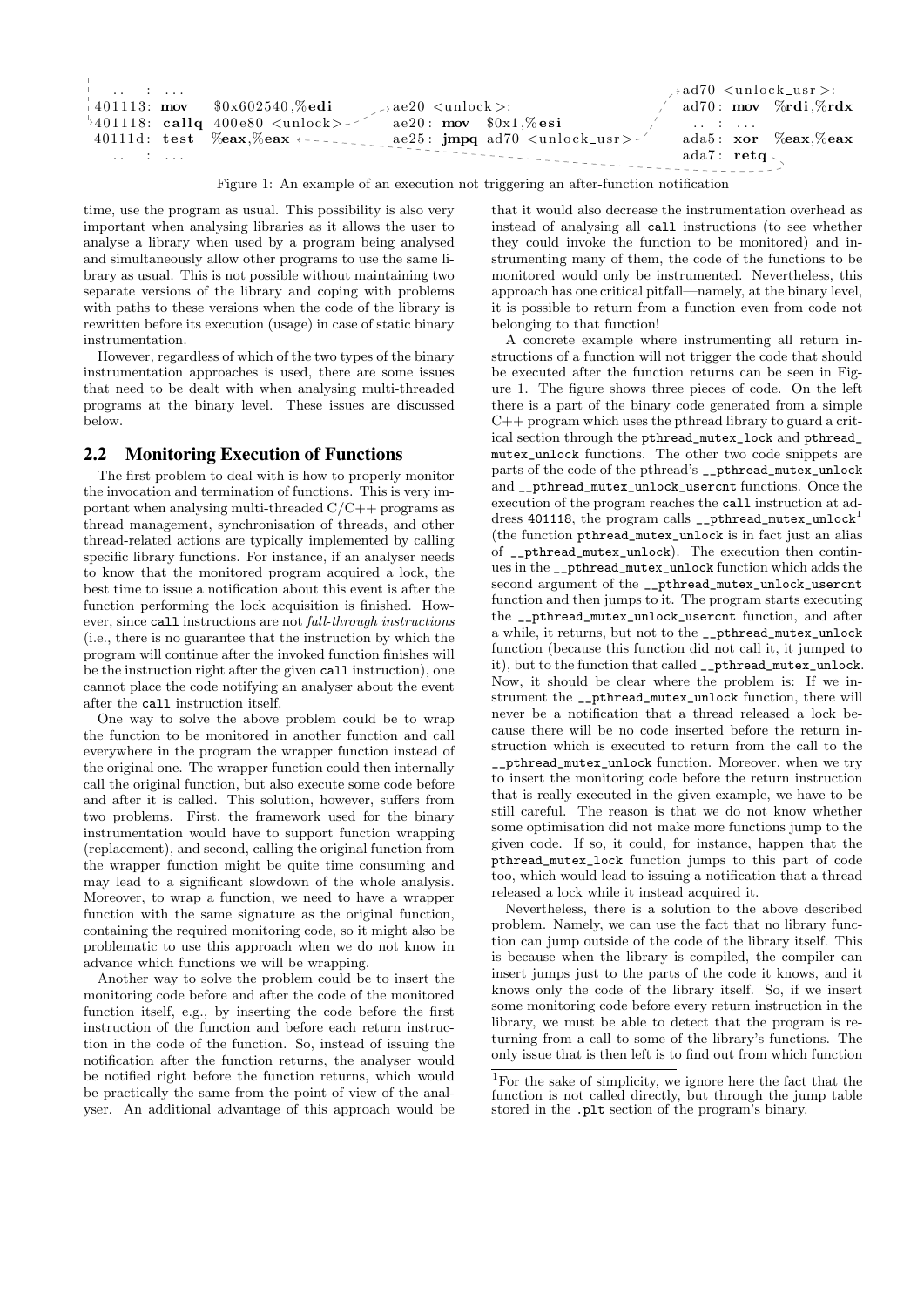

(a) Parts of assembly code executed by the first and second threads, respectivelly. The code uses the exchange and add (xadd) instruction to increment a value at a specific memory address atomically.

Figure 2: An example illustrating problems concerning atomic instructions

the program is actually returning. Probably the most efficient way in doing so is to partially monitor the call stack, i.e., when a function whose execution should be monitored is called, some monitoring code inserted before the first instruction of the function can be triggered, and in this code, we can save the current state of the thread's call stack (the value of the stack pointer is quite sufficient). Then, when a return instruction is executed in the library, we can check if the current stack pointer matches the previous stored one, and if yes, issue a notification that a certain library function has been executed.

## 2.3 Retrieving Required Information

A further problem to be solved is how to provide analysers with sufficient information about an instruction or function whose execution has just finished. This is because a lot of information is lost when an instruction or function is finished. For example, we often do not know which memory an instruction has accessed after the instruction is executed because the memory address might have been computed from the values of some registers, and those values might have been changed when the instruction was executed. Similarly, when a function is executing, we can access its parameters easily, but when its execution finishes, the arguments might not be easily obtainable anymore.

To provide an analyser all the information it needs, it is thus often necessary to preserve some of the information obtained before executing some instructions and to reuse this information in the monitoring code executed later. In case of multi-threaded programs, such information must be tracked for each thread separately, and since it might be accessed quite frequently, the efficiency of storing it is of a high importance. As the best way to deal with this problem, we see a utilisation of some kind of thread local storage, which is lock-free, i.e., it does not require any synchronisation between the threads. Fortunately, some binary instrumentation frameworks, such as PIN [10], provide a support of thread local storage.

In fact, according to our experience, it is often useful to store also information which can be computed even after executing some instructions. This is, in particular, the case of source-code information about the code being executed such as the names of variables accessed. Such information may be available, e.g., through the debugging information present in the program's binary, but accessing this information is often slow. If we get this information in some monitoring code and know that some other monitoring code executed after a while will need this information too, it is better to store the extracted information and reuse it later than to extract it again.

#### 2.4 Atomic Instructions

Another problem which may arise when analysing programs at the binary level is the need to properly handle atomic instructions that access the memory more than once. Indeed, when a single instruction accesses the memory multiple times, the monitoring code should notify the analyser about that, which is typically done by generating the appropriate number of memory access events. If the instruction is not atomic, this is perfectly fine, but when the instruction is atomic, some analysers need to be informed about the atomicity of the appropriate sequence of memory accesses, or else they might produce false alarms.

possible interleavings

impossible interleavings

In particular, some of the detectors which may have troubles with atomic instructions are data race detectors, such as Eraser [13] or AtomRace [7], and atomicity violation detectors, such as AVIO [9]. Both these kinds of detectors analyse possible interleavings of accesses to particular memory addresses and report an error if there are two unsynchronised memory accesses to the same memory address and at least one of the accesses is a write access, or there is an interleaving of the memory accesses which is unserialisable. Clearly, if such detectors are not informed that some sequence of memory accesses is guaranteed to execute atomically, they can produce false alarms. A concrete illustration of such a scenario can be seen in Figure 2 which shows a situation when two threads are executing the code of the AtomicIncrement function. This function uses the exchange and add (xadd) instruction to atomically increment a value at a given memory address. The xadd instruction first reads a value at a given memory address, then adds some value to it, and then stores the modified value back at the same memory address. If the monitoring code notifies the analysers that the program read a value from some memory address and then wrote to the same memory address without the information that these two accesses happened atomically, the analyser will assume that all the interleavings shown in Figures 2b and 2c are possible in the program because the threads are not synchronised in any way. However, in fact, the interleavings in Figure 2b are the only ones that can happen in the program.

One possible solution to this problem is to extend the access notifications with additional information saying that an access that has just happened occurred atomically wrt. some previous access. Pairing such accesses in the analyser may, however, be problematic (e.g., leading to backtracking in the analysis). In our opinion, a better way is to introduce a new type of notification which tells the analyser that one instruction performed multiple accesses at once, and let it decide if it wants to react to this situation and how (the analysers must of course be ready to receive such notifications).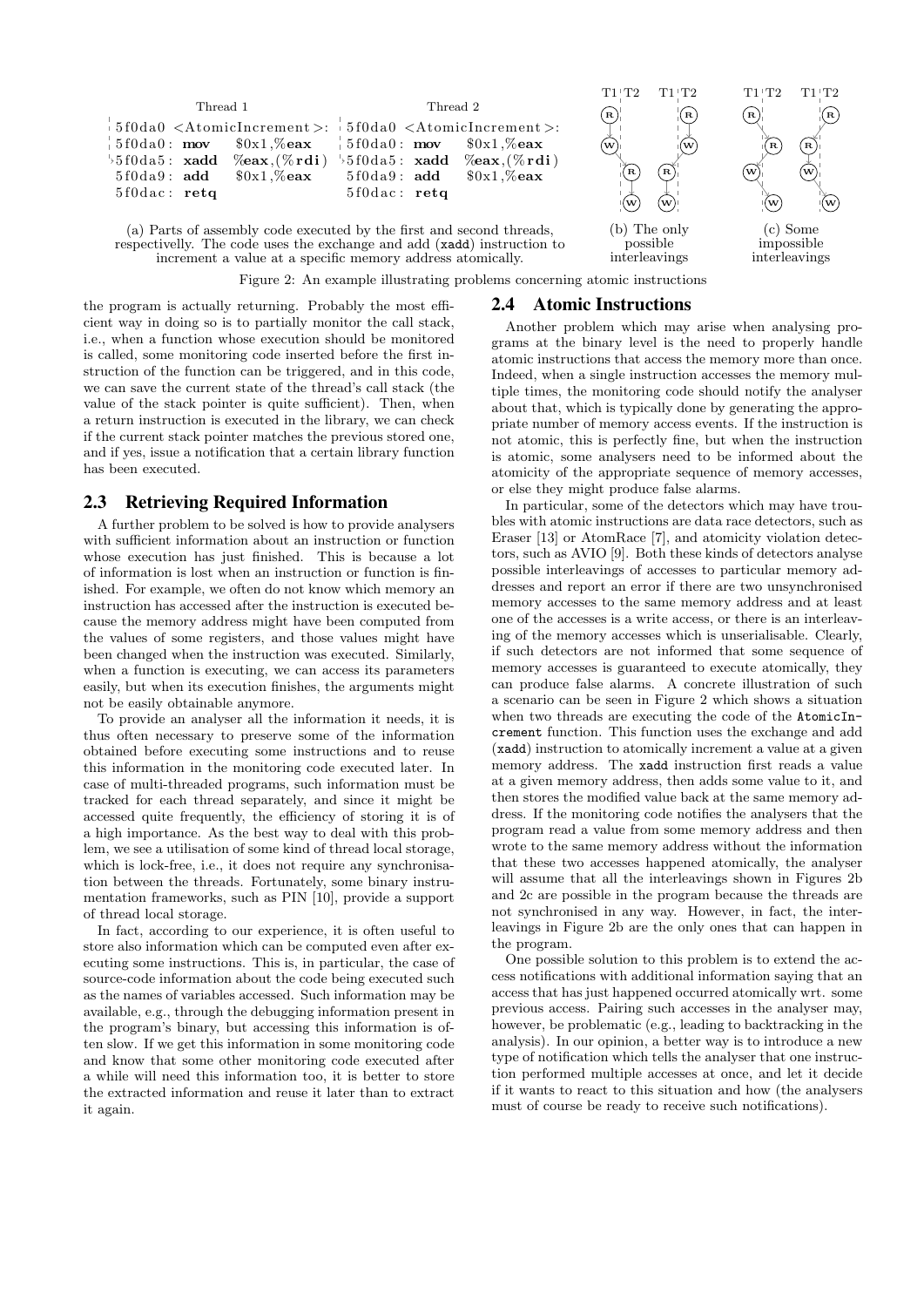Note that in some higher programming languages like Java, there is no need to solve this kind of problems when performing analysis at the binary, or more precisely bytecode, level as there are no byte-code instructions which access the memory more than once [8]. Atomic updates are implemented here as a block of byte-code instructions placed between the monitorenter and monitorexit instructions which lock the memory address securing that no other thread will access it until the update is completed. If all accesses to the memory address are guarded by the same lock, the analysers will see that there are no possible interleavings leading to an error on this memory address and will not produce false alarms. The same solution can be used in C/C++ programs, but using atomic instructions can be much more efficient, and hence it is often used.

## 2.5 Conditional Instructions and Loops

Beside the atomic instructions there are a few other kinds of instructions which must be carefully handled in order not to confuse various existing analysers. This is, in particular, the case of the conditional instructions and the repeat instructions. While the conditional instructions might not be executed at all even when the control reaches them, the repeat instructions, on the contrary, may be executed more than once as though they were placed in a loop. For instance, the rep-prefixed instructions, designed for manipulating continuous sequences of memory locations (e.g., within string operations), are both conditional and repeat instructions since they may be executed a fixed number of times, until some condition is met, or sometimes not executed at all (if the loop they involve should be executed zero times).

Since many of these kinds of instructions access memory, we need to be sure that the access notifications are sent correctly, i.e., that the analyser is notified only when the instruction was really executed or every time the instruction was executed in a loop. When using dynamic binary instrumentation frameworks, where the instructions are executed by some kind of a virtual machine, the virtual machine can usually handle these things for us. On the other hand, in case of the static binary instrumentation, where we might not know if the instruction will be executed or how many times it will be executed, the situation can become unsolvable without some approximation.

## 2.6 Abstraction of Synchronisation Primitives

Since thread management and synchronisation in C/C++ programs is usually done by calling suitable library functions as we have already mentioned above, and since there exist many different libraries which can be used for this purpose, a further question is how to support analysis of programs using any of these libraries with a minimum additional effort (at least when no highly non-standard synchronisation means are used).

In order to allow for an easy support of multiple libraries, the dynamic analysers themselves should clearly be separated from low-level details of using the libraries. For example, an analyser should not know that a lock is represented by a pthread\_mutex\_t structure or a Windows HANDLE, it should just be able to say whether two locks are the same or not. More generally, according to our experience, in order to satisfy the needs of common analysers, one needs to allow them (1) to suitably identify program threads in order to be able to distinguish which thread behaves in which way, (2) to

recognise which functions are used for various standard synchronisation operations, and (3) to suitably identify the synchronisation resources used (such as locks or conditions) in order to be able to say which of them are used when.

Since one can hardly find a fully automatic solution of the above needs, we find as appropriate to provide users with a support allowing them to solve these issues in an easy way manually. In particular, for a given library, the users should be able to easily specify:

- Which functions in the library are performing common thread-related actions such as acquiring a lock, waiting on a condition, etc.
- Which arguments of these functions represent the synchronisation resources they work with.
- How to transform the concrete representations of synchronisation resources and threads to their abstract identifications.

In Section 4, we will describe in more detail the concrete implementation of this approach as used in our prototype tool.

#### 3. NOISE INJECTION

We now proceed to noise injection as a means of increasing chances to spot errors when testing or dynamically analysing multi-threaded C/C++ programs at the binary level. We start by a brief summary of some of the ideas behind the ConTest tool [3] for noise-based testing and dynamic analysis of Java programs that can be applied in our setting too. Moreover, we also argue that the approach of [3] can be improved by a careful fine-grained combination of different noise injection techniques, which we then experimentally validate in Section 5.

Note that apart from increasing chances to see an error or to produce a warning from a dynamic analyser, noise injection can also be used in conjunction with the mechanism of  $C/C++$  assertions. The assertions explicitly guard the execution of a program against situations which, from the perspective of the programmer, should never happen, but if they happen, the programmer should be notified about them. When dealing with the naturally non-deterministic execution of multi-threaded programs, it is hard to say, even for a skilled programmer, whether some situation is really excluded from happening, and so the number of assertion checks tends to be higher in multi-threaded C/C++ programs. The noise injection can then be conveniently used to increase the chances to see the executions which violate the assertions present in the code alerting the programmer about situations he/she did not expect to occur.

#### 3.1 Noise Injection Basics

Noise injection techniques [3] aim at increasing the number of different interleavings witnessed in testing runs by disturbing the scheduling of threads of a program. This is achieved by inserting certain noise generating code at some locations of the program whose goal is to force the program to switch threads at times when it would normally seldom do it. This way, rare executions may be forced to appear, possibly leading to an occurrence of an error (or to a behaviour that can be claimed suspicious by a dynamic analyser).

When using noise injection, the user typically has to make several important decisions which include what type of noise should be used, with what *frequency*, and with what *strength*.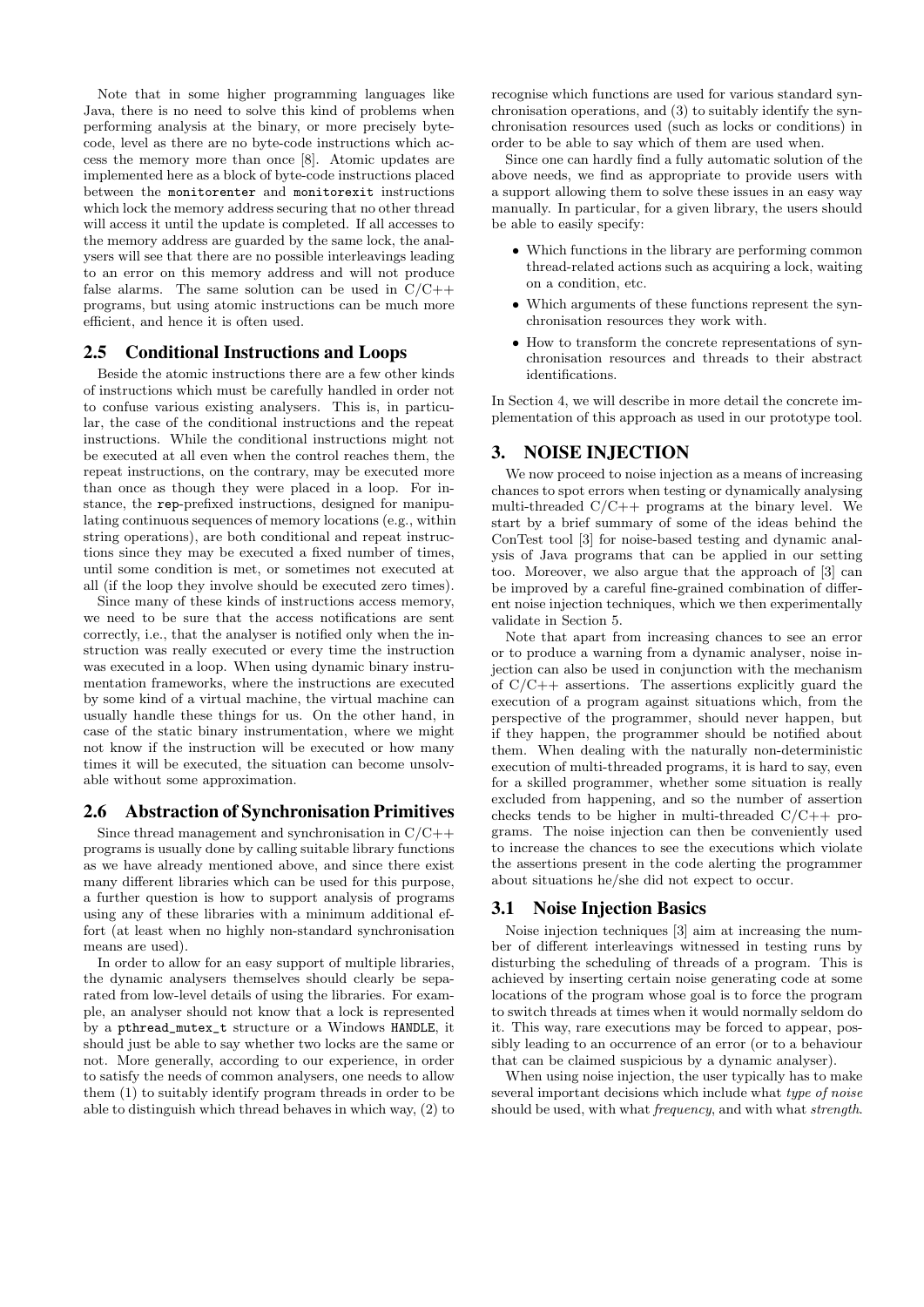As for the types of noise, there have appeared many of them, but we focus here on two generic ones, namely, yield and sleep, which were found to often work well in the case of Java programs. The yield noise forces a thread to give up the CPU, which effectively forces the program to switch threads and to continue the execution elsewhere. The sleep noise puts a thread to sleep for some time which also forces the program to switch threads, and moreover, it prevents the program from switching back to the sleeping thread for a while. The noise frequency tells the noise injection code how often the noise should occur, while the strength specifies how strong the noise should be. The concrete meaning of the strength depends on the concrete type of noise used: for the yield noise, it says how many times the yield should be called; for the sleep noise, how long a thread should sleep. The specification of the strength can be interpreted either as a constant strength to be used, or as the maximum of randomly generated strength values.

Another important decision is where to put the noise injection code. Of course, one can insert noise generation before any instruction of the program under test, but placing the noise generation at too many places may significantly slow down the execution of the program, especially when the sleep noise is used. In such a case, the overall benefit of using noise could be negligible since significantly less testing runs could be performed. Moreover, as we discuss below, sometimes, the effects of noise used in unsuitable combinations at unsuitable places may cancel out. Since concurrency errors are mostly caused by missing or wrong synchronisation among threads, leading to inconsistent memory configurations or deadlocks, the most meaningful places where to put the noise injection code are typically various thread management and synchronisation functions and memory accesses (as witnessed by various experiments performed with the ConTest tool [3] on Java programs).

#### 3.2 Fine-Grained Combinations of Noise

In our opinion, the ConTest tool has one drawback namely, it allows the user to specify the noise injection settings at a global level only, meaning that the same type of noise with the same parameters will be used everywhere in the program (an exception is the random setting of ConTest when a random type of noise with random parameters is used every time some noise is to be generated). However, in our opinion, supported by the later presented experimental data, it is sometimes beneficial to use different noise injection settings for different locations in the program (e.g., for the read accesses, write accesses, each of the thread synchronisation functions, etc.) and to do it in a systematic rather than random way.

To illustrate our idea, take, e.g., the case of data races. Considering that a data race arises when there are two unsynchronised accesses to the same memory address and at least one of the accesses is a write access, it might appear to be better to use the sleep noise than the yield noise. This is because when we encounter some access to the memory address of interest, the best we can do is to search the other threads for the second (conflicting) access. This means that as many of the remaining threads should go through as many memory accesses as possible. Forcing the program to switch threads several times using the yield noise of a commonly used strength will help us to search only a small part of the executions of the other threads. The sleep noise will block

the execution of the thread performing the first access giving us considerably more time to detect the second (conflicting) access in one of the remaining threads.<sup>2</sup> However, a problem is that if we use the same sleep noise for all accesses, we will block not only the thread performing the first access, but also many of the remaining threads, which will unnecessarily lower the number of memory accesses they will perform. Hence, what we want to achieve is to lower the amount of noise injected into the remaining threads which we search for the second conflicting access.

The above situation is where the more fine-grained noise injection configuration can help. In particular, we can use different noise settings for different, possibly conflicting types of accesses to hold the threads performing one of the types of accesses more than the threads performing the other type of accesses. There are two ways to do that. One possibility is to use the sleep noise only, but with a bigger strength for one of the access types and considerably lower for the other. However, an even better way is to force the threads performing the second type of accesses to give up the CPU (using the yield noise) as this will help more threads to perform more memory accesses. As we will show in the experiments section, this approach really gives us better results than using a single global configuration, and, in addition, it often slows the execution of the program much less.

A question left open in the previous paragraph is which accesses should be hold more and which less. In our opinion, this mainly depends on which of the conflicting accesses happens more rarely. Clearly, if one of the conflicting accesses happens more rarely (e.g., a write access if there are few possibilities to write and many possibilities to read), it is better to hold the thread performing the rare access using a sleep noise and search for the more common accesses than doing it conversely.

## 4. PROTOTYPE IMPLEMENTATION

To validate the solutions proposed in the previous sections, we have implemented a prototype tool which can monitor the execution of a multi-threaded  $C/C++$  program, insert noise into it, and provide analysers that can be written on top of it with various important pieces of information that are typically needed when detecting errors in concurrency. In this section, we will discuss how the above discussed general ideas have been concretised in the implementation.

We have based our implementation on top of the PIN binary instrumentation framework [10]. This framework is primarily developed for use with the Intel binaries. However, if the binary code does not contain any special AMD-only instructions, PIN works fine even for AMD binaries. Also, as the PIN framework supports both Linux and Windows binaries, our framework can be used to analyse programs developed for any of these two operating systems.

To allow the tool to be easily used for developing dynamic analysers capable of running over various libraries for thread management and synchronisation, we followed the propositions made in Section 2.6 and implemented a system which allows the user to easily abstract the information needed by typical analysers from the concrete form used in

 $\overline{{}^2\text{A}}$  similar effect could be reached by using a much stronger yield noise, which would, however, involve actively waiting threads that would in turn unnecessarily slow down the entire system.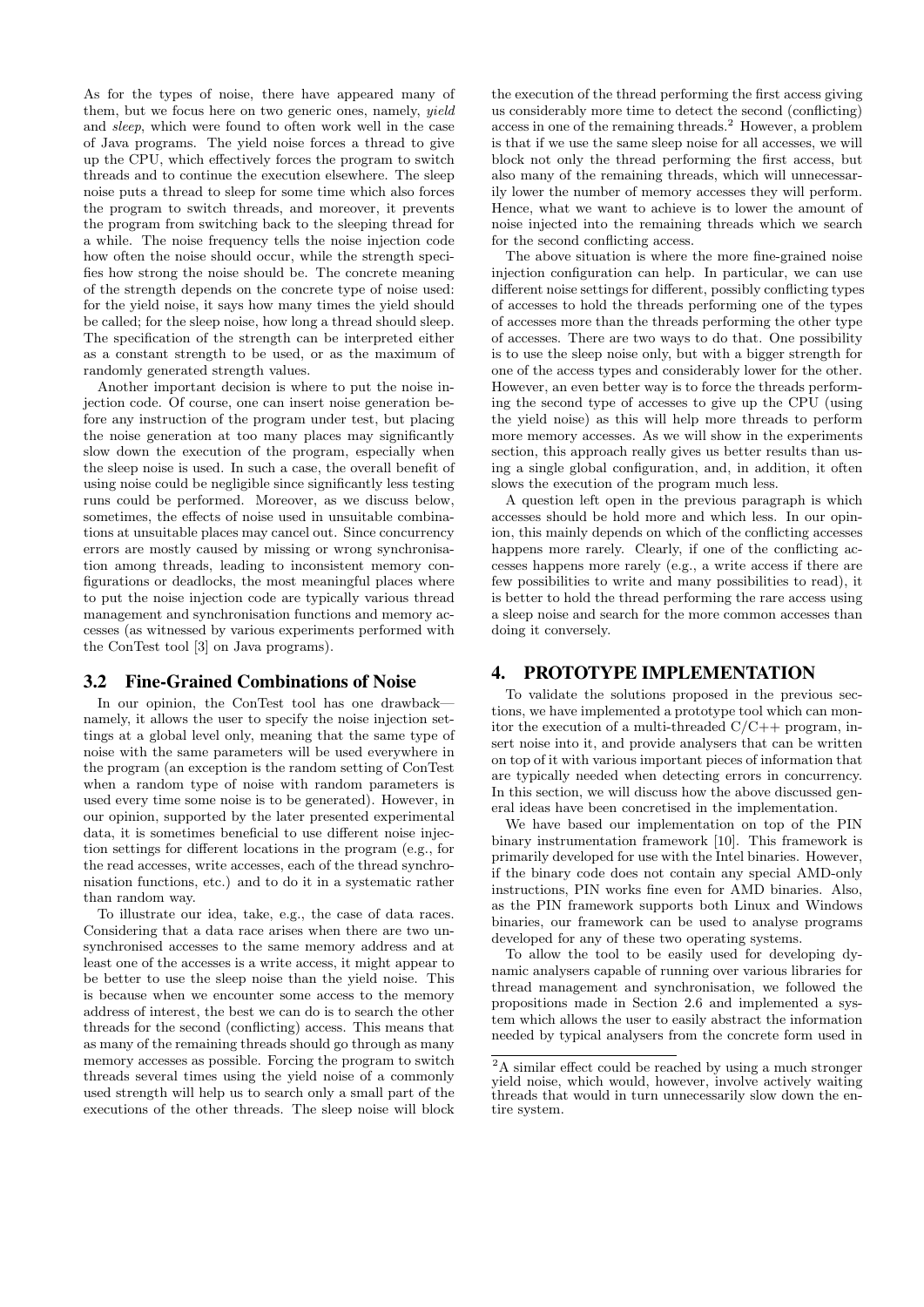a given library into a common format available for the analysers. In particular, for each important type of synchronisation functions, e.g., functions for acquiring and releasing locks or for signaling conditions and waiting on them, the user may specify the names of the functions implementing these operations. For an abstract identification of the synchronisation resources used (e.g., locks or conditions), we introduced special Mapper objects. When the user defines the names of synchronisation functions, he also specifies the indices of their arguments holding the synchronisations resources used by these functions as well as the the Mapper object which should be used to translate these resources to their abstract names. The translation is then done through the map() method which takes a pointer to an address where the appropriate argument of the encountered synchronisation function is stored and returns a number abstractly identifying the appropriate synchronisation resource. For example, for the case of locks and conditions from the pthread library used to synchronise threads, the mapper objects can use the fact that the locks and conditions are objects of the pthread\_mutex\_t and pthread\_cond\_t structures existing in the same logical memory space shared by the threads. Since objects existing in the same memory space are uniquely identified by their addresses, one can devise a Mapper object which simply uses the addresses of the objects as their identifiers in this case (hashed to 32 bits as is usual also for various other identifiers in PIN). Finally, as for an abstract identification of threads, we use the fact that the PIN framework already provides some thread abstraction, and so we reuse it for a unique thread identification.

As the synchronisation functions to be monitored are assumed to be specified by the users, and hence we do not know them and cannot prepare wrappers in advance, we cannot use the function wrapping approach for monitoring function executions (not to mention that calling the original function from a wrapper function is often really slow). Therefore, we use the approach for monitoring function executions proposed at the end of Section 2.2. Namely, we insert a monitoring code before the first instruction of every synchronisation function specified by the user and also before all the return instructions in the libraries containing at least one of these functions. When some synchronisation function is about to be executed, the monitoring code stores the current value of the stack pointer together with a pointer to the notification function which should be called after the monitored function is executed to a separate shadow stack. Once a return instruction is to be executed, the monitoring code compares the current value of the stack pointer with the one stored at the top of the shadow stack, and if there is a match, it will notify the analyser that a synchronisation function was executed by calling the notification function stored at the top of the shadow stack.

We have implemented the support for notification about several atomic accesses to memory from an atomic instruction as discussed in Section 2.4 (so far for accesses to the same memory address only, which is sufficient for detecting data races on which we currently concentrated). To handle conditional instructions discussed in Section 2.5, we used the PIN's INS\_InsertPredicatedCall() function to put the monitoring code around these instructions. Inserting the code through this function ensures us that PIN will check if the instruction will really be executed and invoke the monitoring code in this case only. However, unfortunately, using this function to insert the monitoring code around the rep-prefixed instructions led to a very strange behaviour in which the monitoring code was sometimes not invoked even when the instruction was executed. To fix this problem, we had to use the INS\_InsertCall() function as code inserted using this function is always called, and we then check ourselves if the instruction will or will not be executed. This implementation is a little less efficient as letting the PIN do the checks is quicker, but it behaves correctly, and considering that the amount of rep-prefixed instructions is not so large, it is a quite negligible slowdown.

Although the framework we have developed is to a large degree generic as should be clear from the above, currently, we have instantiated the generic parts of the framework for use with the pthreads library only. A support for other multi-threading environments is a part of our future work.

#### 5. EXPERIMENTS

In this section, we present results of our experiments with a prototype implementation of the above discussed ideas. We use these results to justify the proposed solutions and also as a basis for a discussion of the possible influence of various noise injection settings on dynamic analysis of multithreaded C/C++ programs.

#### 5.1 Experimental Setup

For our experiments, we used 116 multi-threaded programs implementing a simple ticket algorithm on top of the pthread library. These programs were created by students of an advanced operating systems course. Note that most of them were rated full points as the test script and a brief code review did not find any errors. We were, however, able to find various errors in many of these programs using dynamic analysis in conjunction with noise injection or even just the noise injection alone.

|          | <b>Algorithm 1:</b> Ticket algorithm   |  |  |  |  |  |  |  |
|----------|----------------------------------------|--|--|--|--|--|--|--|
|          | 1 foreach <i>thread</i> do             |  |  |  |  |  |  |  |
| $\bf{2}$ | while $(ticket = get ticket()) < M$ do |  |  |  |  |  |  |  |
| 3        | sleep(random);                         |  |  |  |  |  |  |  |
| 4        | await(ticket);                         |  |  |  |  |  |  |  |
| 5        | doWork();                              |  |  |  |  |  |  |  |
| 6        | $advance$ :                            |  |  |  |  |  |  |  |
|          | sleep(random);                         |  |  |  |  |  |  |  |
|          |                                        |  |  |  |  |  |  |  |

Algorithm 1 describes the general idea behind the ticket algorithm that each of the programs implements. The goal is to synchronise all threads of a program in doing some mutually exclusive work (modelled by calling  $d\text{oW}$ rk()). When a thread wants to do the work, it is assigned a ticket number and waits for its turn. The getticket() function assigns a thread the first free ticket (i.e., a ticket with the lowest ticket number not assigned to any other thread yet). This is done using a shared variable next\_ticket holding the number of the next free ticket. All accesses to this variable are done in a critical section guarded by the tmutex lock. The accesses to the part where the work is done are then guarded by a monitor entered by calling the await() function and left by calling the advance() function. These two functions work with a shared variable curr\_ticket which determines the ticket number needed to enter the monitor. The await() function reads the curr ticket variable and forces the thread to wait if it is not its turn (i.e., if it does not have a ticket with the curr\_ticket number). The ad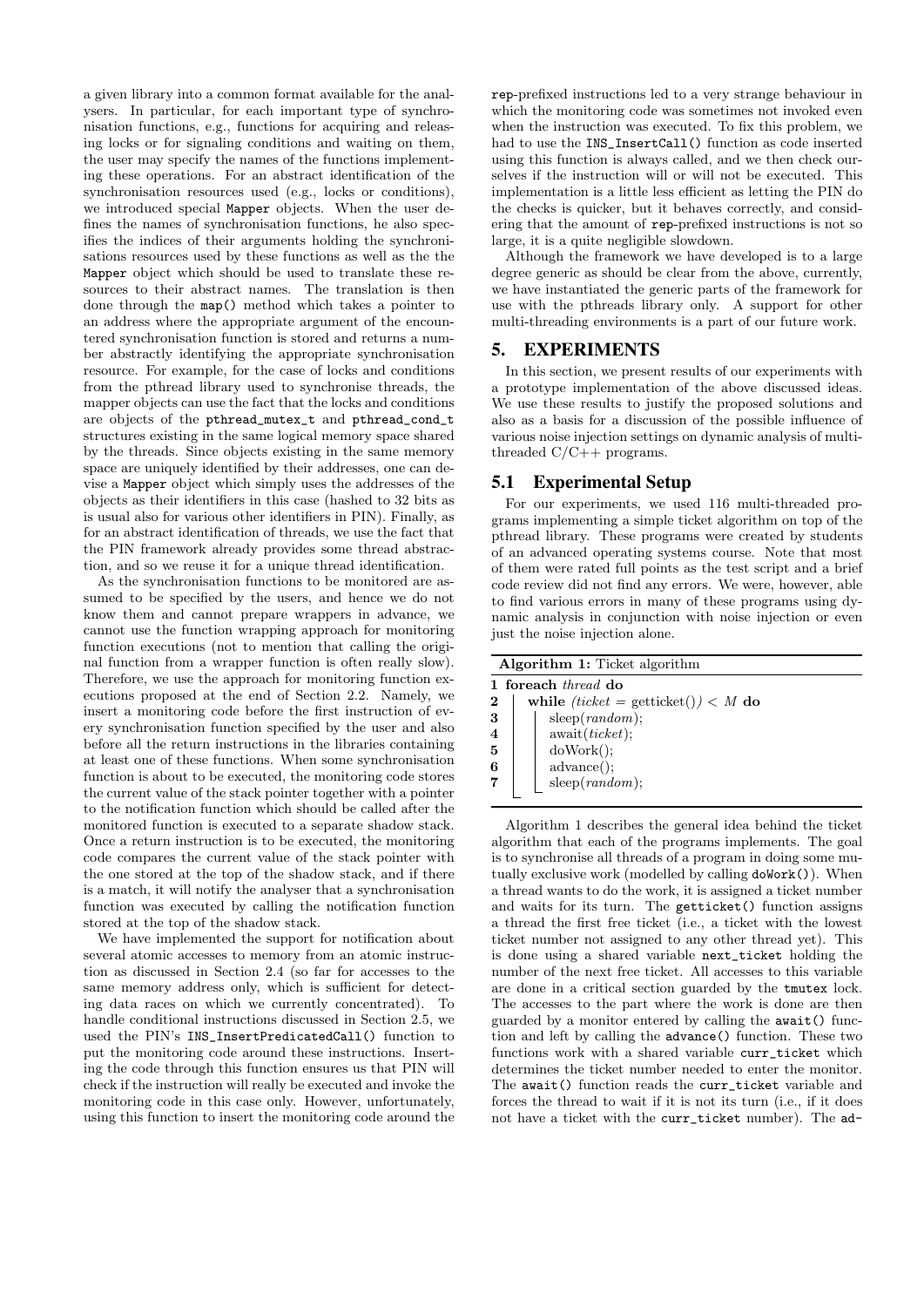vance() function then increments the curr\_ticket variable allowing another thread to enter the part guarded by the monitor. Accesses to curr\_ticket in each of the functions are done in critical sections guarded by the mmutex lock. If the work is done M times, the threads finish their execution.

#### 5.2 Detecting Data Races

To look for data races in the considered programs, we used the simple detector called AtomRace [7]. AtomRace tracks which memory addresses are being accessed by the particular threads by monitoring the before and after memory access notifications. If it discovers that two threads can concurrently access the same memory address (at least one of them for writing), which is detected by the appropriate pairs of before and after memory accesses being overlapped, it informs about a data race. As it is normally not very probable to see two concurrent memory accesses, AtomRace uses noise injection to disturb the usual scheduling of threads in order to witness executions in which such memory accesses happen (if that is allowed by the program under test). Clearly, when AtomRace announces a data race, it is a real data race, not a false alarm (of course, provided that it takes into account the possible appearance of atomic instructions).

Using AtomRace implemented on top of our infrastructure, we were able to find data races in 23 of the 116 considered programs, all of them having various kinds of negative impacts on the expected behaviour of the programs. We find this quite satisfactory taking into account that three quarters of these programs were rated full points because they passed all the standard tests.

To further analyse how the noise injection settings influence the overall success of the detector to find data races, we selected 13 of the 23 programs in which we were able to find bugs and performed a large number of tests on them. The remaining programs were not included in the tests as they contained deadlocks in addition to data races, which made them difficult to compare to the rest of the programs. The results are shown in Table 1, each column representing one of the tested programs and each row one of the configurations of the noise injection in the following format: First, a base configuration of noise generation used at memory accesses and synchronisation functions is given, consisting of the type of noise, its frequency, and its strength. The rs prefix put before the type of noise indicates that the strength is not implemented as constant, but as random with the given value being the maximum possible strength. The values of the frequency say how probable it is that some noise will be generated every time the given location is reached on the scale from 0 to 1000, i.e., 500 means 50 %, 100 means 10 % etc. The values of the strength say how many times a yield should be called at the given location of the given thread or how many milliseconds the thread should wait in case of the sleep noise. Then, if applicable, differences from the base configuration in the strength and possibly also type of noise are given behind a slash separately for the read and write accesses. The values in the body of the table then express the percentage of runs (out of 500) in which the data race detector found a data race, i.e., the percentage of executions which actually led to an error. The first noise configuration in the table corresponds to runs where no sleep nor yield noise is generated, but the noise generation code is inserted, together with the code notifying the AtomRace detector about the execution. However, even such instrumentation is already generating some small noise which can

help manifestation of errors as we will see in Section 5.3.

The selected programs contain various kinds of errors that all lead to data races in the end. In two of the programs (t01 and t02), the data race is on the next\_ticket variable. In the first program (t01), the variable is updated in a critical section, but then read outside of it. Since the getticket() function performing these accesses is frequently called from many of the threads, the data race manifests quite often<sup>3</sup>. In the second program (t02), the accesses to the variable are not guarded at all, so the data race manifests even more often. The next program (t03) contains a data race on a shared variable used to assign IDs to each of the threads. This variable is updated and read without any synchronisation, however, all of these accesses happen when the threads are started one immediately after another, so the data race may only occur during this short time. Program t04 uses a shared structure to store the thread IDs and their current tickets. Accesses to all the members of this structure are not synchronised, leading to data races on each of them, multiplying the probability that a data race appears. Program t05 has a rarely occurring data race on individual items of a shared array where each item may be accessed by the main thread, and one of the other threads simultaneously just before the main thread starts to wait for the second thread to end (join). Programs t06, t07, and t08 contain data races on a timespec structure, shared among all threads, used to randomly generate the number of milliseconds a thread should sleep before and after entering the monitor. Some of these programs access the structure more often than the others, so the frequency of encountering a data race vary between them. The next two programs (t09 and t10) read the curr\_ticket variable outside a critical section at one place. All other accesses are, however, performed in the critical section, so it is not very likely that a data race would occur. Program t11 uses the same lock for guarding the critical section in the getticket() function as well as the critical sections in the monitor functions await() and advance() leading to an extremely rare situation where two threads enter the critical section in the getticket() function and access the next\_ticket variable (because the code does not check if the tmutex lock was acquired successfully and just continues). A similar situation happens in program t12, which initialises the tmutex and mmutex locks in each of the created threads, which resets the locks' ownership information, status, and other fields. Changing the ownership information often leads to assertion errors as we will see in Section 5.3. On the other hand, resetting the lock status leads to data races since it allows more threads to enter the critical sections guarded by these locks. However, these data races can manifest only if the noise simultaneously prevents all assertion errors which may otherwise show up before the data races. The last program (t13) contains a data race on a shared variable used to store the return codes of pthread library's functions. Since this variable is accessed at so many places in the program, the data race occurs very often here.

Evaluation of the Results. As can be seen from Table 1, the sleep noise is clearly superior in helping AtomRace in finding data races when the same strength is used. However,

 $\overline{{}^3}$ This is the case when the program is run with the instrumentation needed for AtomRace and with the instrumentation for noise generation which is just not generating any sleep nor yield noise. The same holds for the discussion of the other case studies too.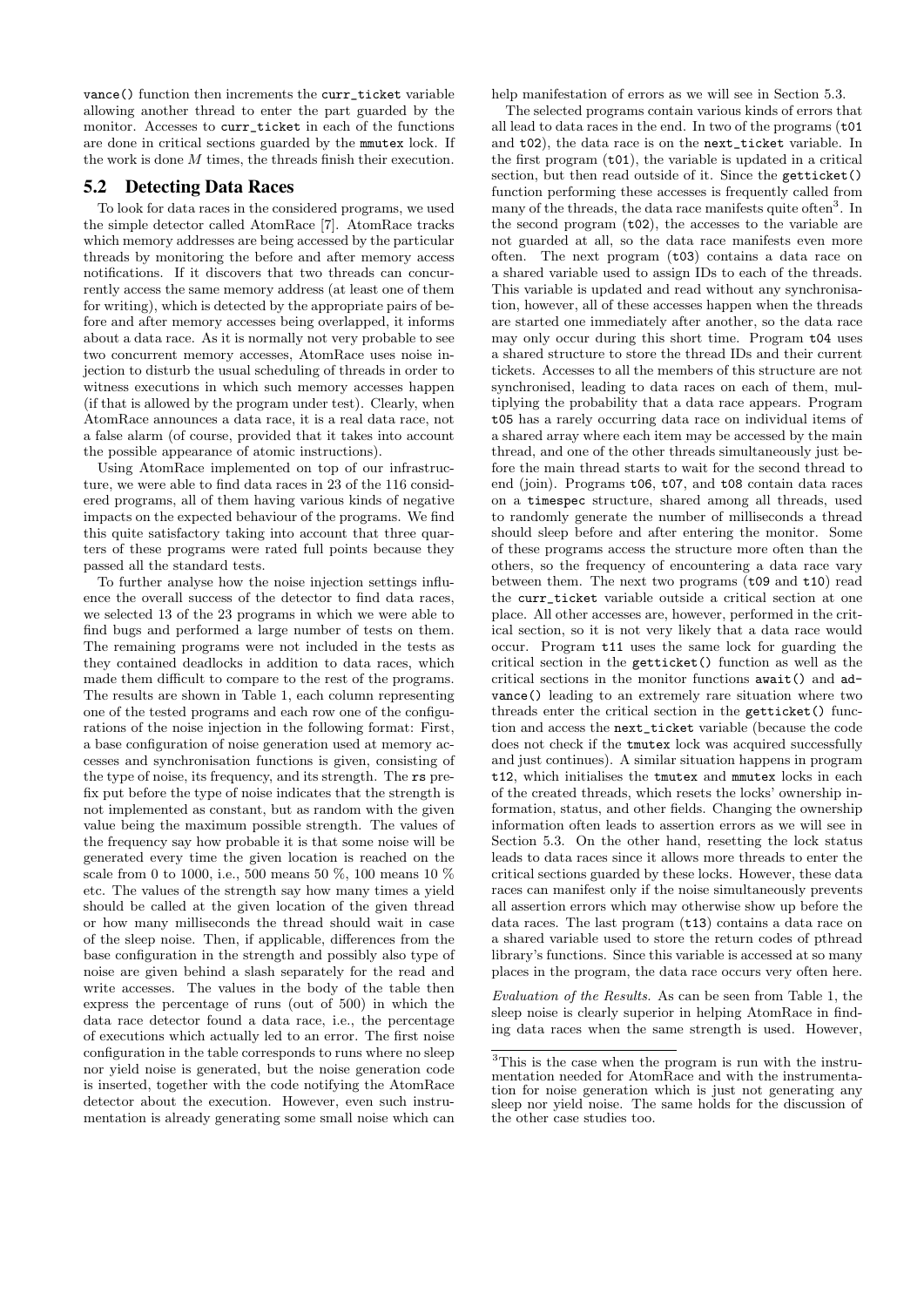| Noise configuration $\setminus$<br>Program  |             | t02  | t03   | t04   | t05              | t06              | t07              | t08  | t09              | t10              | t11              | t12  | t13               |
|---------------------------------------------|-------------|------|-------|-------|------------------|------------------|------------------|------|------------------|------------------|------------------|------|-------------------|
| instrumented, no sleep or yield noise       |             | 11.8 | 0.2   | 1.2   | 0.0              | 1.0              | $1.\overline{6}$ | 2.2  | 0.4              | 0.0              | 0.0              | 0.0  | 32.2              |
| sleep $50010$                               |             | 46.6 | 100.0 | 100.0 | $\overline{1.2}$ | 53.6             | 69.4             | 98.6 | 0.6              | 0.2              | 0.8              | 0.2  | 100.0             |
| vield 500 10                                | 3.8         | 35.4 | 1.4   | 10.8  | 0.0              | 1.4              | 5.4              | 11.6 | $0.\overline{6}$ | 1.8              | 0.0              | 0.2  | 84.4              |
| $rs-sleep 500 10$                           | 96.4        | 87.8 | 97.0  | 86.2  | 0.6              | 31.0             | 79.0             | 99.2 | 9.2              | 10.0             | 2.4              | 0.2  | 100.0             |
| $rs$ -vield $500$ $10$                      | 6.0         | 17.0 | 0.2   | 0.6   | 0.0              | 0.6              | 6.2              | 9.0  | 0.4              | 1.6              | 0.0              | 0.4  | 71.2              |
| sleep $10010$                               | 64.0        | 69.2 | 80.2  | 56.0  | 5.4              | 40.2             | 70.4             | 81.0 | 31.2             | 31.4             | $0.\overline{6}$ | 42.4 | 98.4              |
| vield 100 10                                | 0.8         | 17.0 | 0.4   | 3.0   | 0.0              | 0.0              | 4.2              | 6.0  | 0.6              | 0.8              | 0.0              | 0.0  | 42.8              |
| $rs\text{-sleep }10010$                     | 21.4        | 55.8 | 23.0  | 11.8  | 0.0              | 18.2             | 60.4             | 71.8 | 34.4             | 37.0             | 0.8              | 27.6 | 92.8              |
| $rs$ -vield $10010$                         | 1.8         | 9.0  | 0.6   | 1.0   | 0.0              | 0.4              | 3.2              | 3.4  | 0.6              | 2.0              | 0.0              | 0.0  | 34.8              |
| sleep 500 20                                | 34.6        | 48.2 | 100.0 | 100.0 | 0.6              | 31.8             | 79.0             | 97.8 | 0.0              | 0.4              | 0.2              | 0.6  | 100.0             |
| vield 500 20                                | 14.2        | 56.4 | 4.4   | 9.4   | 0.0              | 2.2              | 8.6              | 17.0 | 1.0              | 0.8              | 0.2              | 0.0  | 94.0              |
| sleep $500\,5$                              | 24.2        | 68.2 | 100.0 | 69.2  | 6.4              | 26.8             | 79.8             | 90.2 | 1.8              | 2.2              | 1.4              | 0.0  | 100.0             |
| vield 500 5                                 | 2.8         | 22.2 | 3.0   | 13.4  | 0.0              | 3.6              | 5.8              | 5.2  | 0.6              | 1.2              | 0.0              | 0.0  | 63.0              |
| sleep $10020$                               | 59.2        | 30.4 | 78.6  | 6.0   | 5.6              | 61.0             | 67.2             | 86.4 | 32.2             | 33.6             | 0.8              | 42.6 | 98.8              |
| vield 100 20                                | 1.2         | 19.0 | 0.6   | 3.0   | 0.0              | 1.8              | 6.4              | 6.8  | 1.4              | 0.8              | 0.0              | 0.2  | 54.2              |
| sleep $1005$                                |             | 73.6 | 78.4  | 74.4  | 14.2             | 18.4             | 61.0             | 74.0 | 29.8             | 30.6             | $\overline{0.2}$ | 38.0 | 98.2              |
| $vield$ 100 $5$                             | 1.4         | 13.0 | 0.2   | 1.4   | 0.0              | 0.6              | 3.4              | 4.2  | 1.8              | 1.6              | 0.0              | 0.2  | 38.8              |
| read 20<br>sleep $50010$<br>write 5         | 64.8        | 89.4 | 99.0  | 80.8  | 0.0              | 17.0             | 28.6             | 91.2 | 0.4              | $\overline{2.2}$ | 0.4              | 0.0  | 100.0             |
| write 20<br>sleep $50010$<br>read 5         | 33.4        | 57.2 | 100.0 | 91.6  | 43.0             | 92.6             | 96.2             | 99.8 | 1.2              | 0.6              | $1.\overline{4}$ | 0.0  | 100.0             |
| vield 500 10<br>read 20<br>write 5          | 3.8         | 31.4 | 3.8   | 9.0   | 0.0              | 1.4              | 3.6              | 9.2  | 1.8              | 1.8              | 0.4              | 0.0  | 86.0              |
| vield 500 10<br>read 5<br>write 20          | 5.0         | 59.6 | 2.0   | 8.2   | 0.0              | $\overline{1.6}$ | 9.2              | 19.8 | $\overline{1.8}$ | $\overline{0.2}$ | 0.0              | 0.0  | 88.0              |
| sleep $10010$<br>read 20<br>write 5         | 73.4        | 44.4 | 67.4  | 2.2   | 0.0              | 79.0             | 51.2             | 73.0 | 34.4             | 37.0             | 0.8              | 0.0  | 99.2              |
| sleep $10010$<br>read 5<br>write 20         | 31.4        | 27.6 | 70.8  | 69.2  | 4.8              | 89.2             | 79.6             | 68.8 | 30.0             | 29.6             | 1.2              | 0.0  | 99.2              |
| vield $10010$<br>real 20<br>write 5         | 0.8         | 13.2 | 0.2   | 2.2   | 0.0              | 0.4              | $\overline{4.6}$ | 4.2  | 1.0              | 0.8              | 0.0              | 0.0  | 49.0              |
| vield 100 10<br>write 20<br>read 5          | 1.2         | 23.0 | 0.4   | 2.6   | 0.0              | 1.4              | 6.6              | 5.8  | 0.6              | 0.8              | 0.0              | 0.0  | 48.8              |
| sleep $50010$<br>write yield<br>read sleep  | 51.2        | 61.2 | 59.2  | 100.0 | 0.0              | 2.4              | 0.8              | 83.8 | $\overline{0.2}$ | $\overline{2.6}$ | $\overline{0.2}$ | 0.0  | 100.0             |
| sleep $50010$<br>read vield<br>write sleep  | 18.6        | 38.4 | 99.4  | 100.0 | 50.6             | 80.8             | 95.6             | 97.0 | 7.4              | 4.6              | 1.2              | 0.0  | 100.0             |
| vield 500 10<br>read sleep<br>write vield   | 32.6        | 64.6 | 63.8  | 100.0 | 0.0              | 4.6              | 0.0              | 68.6 | 0.2              | 3.8              | 0.2              | 0.0  | 100.0             |
| vield 500 10<br>write sleep<br>read vield   | 10.0        | 52.2 | 98.0  | 100.0 | 51.0             | 95.0             | 99.6             | 98.8 | 6.0              | 4.2              | $\overline{2.0}$ | 0.0  | 100.0             |
| sleep $10010$<br>write vield<br>read sleep  | 34.2        | 81.0 | 44.0  | 7.4   | 62.4             | 0.0              | 2.2              | 55.0 | 28.8             | 37.6             | 0.8              | 0.0  | $\overline{87.4}$ |
| sleep $10010$<br>write sleep<br>read yield  | 9.4<br>25.8 | 35.6 | 52.4  | 96.8  | 9.6              | 37.6             | 78.6             | 62.0 | 1.0              | 2.4              | 0.0              | 0.0  | 88.2              |
| vield 100 10<br>read sleep<br>write vield   |             | 46.4 | 51.2  | 6.2   | 64.4             | 0.2              | 4.4              | 69.6 | 43.0             | 43.4             | 0.2              | 0.0  | 85.6              |
| $vield$ 100 10<br>read yield<br>write sleep | 16.6        | 33.6 | 43.6  | 94.4  | 7.2              | 35.6             | 80.2             | 61.2 | 1.4              | 1.6              | 0.2              | 0.0  | 90.6              |

Table 1: Success ratio of the AtomRace detector for various configurations of the noise injection (the values represent the percentage of runs, out of 500, in which a data race was found)

using the sleep noise too much can sometimes have quite the contrary effect—hiding the data races instead of helping to find them. Take, for example, programs t01 and t02. They contain a similar error of not guarding the accesses to the next\_ticket variable, but while t01 is not guarding only some of the read accesses, t02 is not guarding any of the accesses, so the possibility of encountering a data race in an execution should be higher here than in case of t01. However, when using the sleep noise with frequency 500 (50 %) and strength 10, data races are detected in only 47 % of t02 runs, while in case of t01 it was nearly 70 %. After decreasing the frequency to 100 (10  $\%$ ) or strength to 5, the success ratio of data race detection increases to nearly 70 %. The problem here is that if we put all the threads to sleep for about the same time (which is the more probable the higher the frequency is), the scheduling of threads will remain the same as without the noise, not introducing the uncommon executions we wanted to witness. In many cases, lowering the frequency helps, likewise using a random strength instead of the fixed one. Sometimes even using a smaller fixed strength might help as we do not block the threads for too much time which increases the chances that there will be some threads which we might search when we start sleeping (there are often none if we use a too strong strength—e.g., when using strength 20 in t02, we detect data races in only 30 % runs even if we use frequency 100). Similar problems happen when using noise injection in Java programs [2].

The results also support our opinion from Section 3.2 that using different noise injection settings for different locations can give better results. This approach can, e.g., help in solving the problem discussed in the previous paragraph. Indeed, in case of t02, instead of using a random strength, it is better to use fixed strengths 20 for reads and 5 for writes,

which leads to detection of a data race in nearly 90 % of runs. Moreover, the approach also helps in many other cases, e.g., in case of t06, t07, and t08 where using sleep noise with strength 5 for reads and strength 20 for writes gives similar or better results than using strength 10 for all accesses. In some cases where lowering the frequency decreases the probability of detecting a data race, like in t04, we can use yields for reads and sleeps for writes with the frequency being 100 only and still keep the success ratio as for frequency 500, which speeds up the execution of the program considerably. Sometimes combining various strengths or different types of noise is the only way to detect some data races in a fair number of testing runs as, e.g., in case of t05.

Further, we also verified our assumptions from Section 3.2 that blocking the more rare types of accesses should give us better results. For example, t04 contains data races on members of a structure which are written to several times, but read from frequently. The results are very good when using the sleep noise with a high frequency and strength, but they are considerably worse when the amount of noise is lower. However, using frequency 100 with the sleep noise for the rare writes and yield noise for the common reads gives us nearly the same results as using the strong noise. On the other hand, when we use the opposite combination of noise for the different accesses, the results are very poor. In cases where the read and write accesses to the variable on which a data race is found are equally common, like in case of t06 and t07, it is still better to use the sleep noise for writes and yield noise for reads. This is due to when considering all accesses to all variables in the program, the read accesses are typically more frequent, and so we will not block the remaining threads too much. On the other hand, consider the t09 and t10 programs. They contain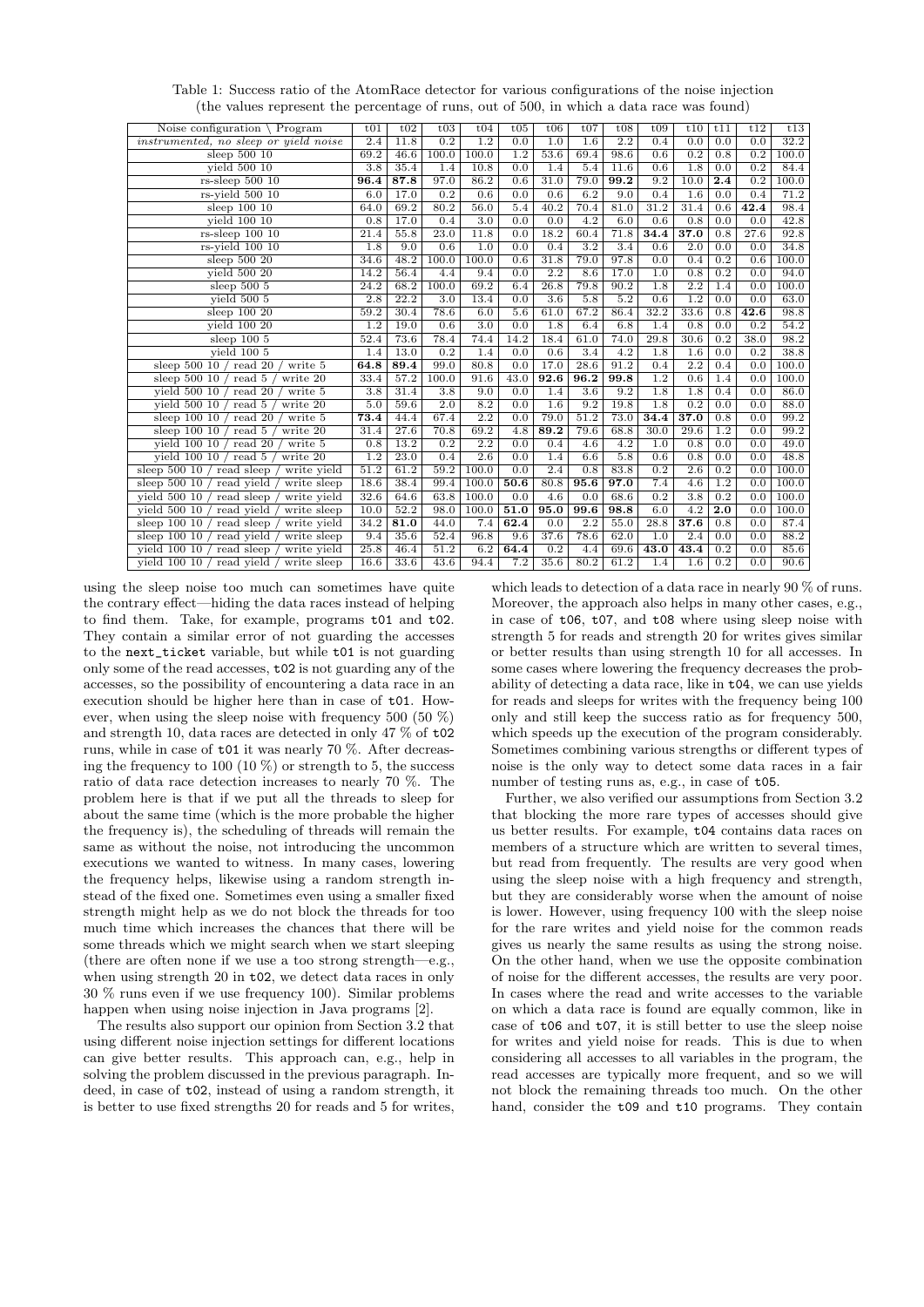a data race on a shared variable which is accessed mostly in a critical section except several reads. So all the writes are guarded and there are only several reads that may access the shared variable when it is written to. If we block the threads performing the write, it is highly improbable that we will find the rare unguarded read in some of the remaining threads, but blocking the threads performing the rare reads allows us to find the data race in a fair number of runs.

The statement that blocking the rarer accesses gives us better results seems not to hold in case of t05 where with frequency 500, using the sleep noise for reads and yield noise for writes is clearly better, but with frequency 100, it is just the opposite. The problem here is that the write accesses are so rare that if we use a small frequency, we will not block the execution of the thread performing the write access to find the conflicting read in the other threads in the meantime. So when using a high frequency, the probability to inject the noise before some write is relatively high, and it is better to use the sleep noise for writes. On the other hand, the read accesses are performed in a loop, and so there is a large number of them. Causing too much noise before the reads does not help here at all as it often hides the data races, but if we inject the noise before the reads with a low frequency, we will still have a good chance to encounter the rare writes in the other threads.

## 5.3 Detecting Assertion Errors

We have also tested whether the noise injection can help us in detecting wrong usages of the pthread library such as cases when a thread releases a lock which it does not own and the like. Such scenarios are detected directly by assertions built into the pthread library. We used the same set of 116 programs as before and checked their output for assertion errors originating from the pthread library. Among the 116 programs, we found 3 that break the built-in assertions.

Again, we studied how the noise injection settings influence the overall success of detecting the wrong usages of the pthread library. The results are shown in Table 2, each column representing one of the tested programs and each row one of the configurations of the noise injection in the same format as in Table 1. The values in the body of the table then express the percentage of runs (out of 500) which ended with an assertion error.

The first two programs (t02 and t12) are both initialising the tmutex lock in each of the created threads, resetting the lock's ownership information and status when a new thread is started. This allows more than one thread to acquire the lock as one thread may acquire the lock, and then another thread may start, reset the status of the lock to not acquired and afterwards acquire the lock itself, hence becoming the owner of the lock. If the program now switches to the first thread, and this thread will release the lock, the pthread library will raise an assertion error saying that some thread is trying to release a lock which it does not own. This also leads to data races as more than one thread may access the critical section guarding the next\_ticket variable and access it. The third program (t14) releases the mmutex lock twice in the advance() function, instead of acquiring it and then releasing it. Due to this, while some thread is inside the critical section of advance(), another thread can acquire the not locked mmutex, and then the former thread may release it despite it never acquired it, which causes the same assertion error as in case of the first two programs. Note,

Table 2: Success ratio of finding assertion errors for various configurations of the noise injection (the values represent the percentage of runs which ended with an assertion error)

| Noise configuration<br>Program                            | t02               | t12               | t14              |
|-----------------------------------------------------------|-------------------|-------------------|------------------|
| normal run                                                | 0.0               | 0.0               | 0.0              |
| instrumented, no sleep or yield noise                     | 48.0              | 50.8              | 8.0              |
| sleep $50010$                                             | 0.0               | 0.0               | 1.2              |
| $vield$ 500 10                                            | 62.4              | $\overline{51.0}$ | 8.8              |
| $rs\text{-sleep }50010$                                   | $\overline{3.2}$  | 1.0               | $\overline{3.8}$ |
| $rs$ -vield $50010$                                       | 41.2              | 48.8              | 8.0              |
| sleep $10010$                                             | $\overline{2.0}$  | $\overline{27.8}$ | 7.2              |
| vield 100 10                                              | 49.6              | 51.2              | 6.6              |
| $rs\text{-sleep }10010$                                   | 16.4              | 32.8              | 6.8              |
| $rs$ -yield $10010$                                       | 44.2              | $\overline{56.2}$ | $\overline{8.8}$ |
| sleep 500 20                                              | 0.0               | 0.0               | 2.6              |
| vield 500 20                                              | 64.6              | 55.2              | 6.6              |
| sleep $5005$                                              | 0.0               | 0.0               | 3.2              |
| yield $500\,5$                                            | 58.6              | 48.4              | 8.2              |
| sleep $10020$                                             | $\overline{4.2}$  | 26.4              | 2.0              |
| yield $10020$                                             | 56.6              | 47.4              | 7.4              |
| $s$ leep $1005$                                           | $\overline{21.2}$ | 25.6              | 4.6              |
| yield $1005$                                              | 51.0              | 49.4              | 8.0              |
| sleep $500\overline{10}$<br>read 20<br>write 5            | 0.0               | 0.0               | 5.2              |
| $real\overline{5}$<br>sleep $50010$<br>$w$ rite $20$      | 0.0               | 0.0               | 6.0              |
| vield 500<br>read 20<br>$\overline{\text{write}}$ 5<br>10 | $\overline{62}.4$ | 0.0               | $\overline{7.6}$ |
| vield 500<br>$w$ rite $20$<br>read 5<br>10                | 64.0              | 0.0               | 10.4             |
| sleep $100$<br>real 20<br>write 5<br>10                   | 7.4               | 0.0               | 5.4              |
| sleep $10010$<br>read 5<br>write 20                       | 9.2               | 0.0               | 4.6              |
| $yield$ 100<br>real 20<br>write 5<br>10                   | 49.6              | 0.0               | 6.2              |
| vield 100<br>read 5<br>write 20<br>10                     | 54.6              | 0.0               | 7.0              |
| $s$ leep $50010$<br>read sleep<br>write yield             | $\overline{2.2}$  | 0.0               | 3.4              |
| write sleep<br>sleep $50010$<br>read vield                | 0.0               | 0.0               | 3.0              |
| vield 500 10<br>read sleep<br>write yield                 | 0.2               | 0.0               | $\overline{2.8}$ |
| vield 500 10<br>write sleep<br>read yield                 | 0.0               | 0.0               | 1.6              |
| read sleep<br>sleep $10010$<br>write yield                | 50.2              | 0.0               | 6.4              |
| sleep $10010$<br>read yield<br>write sleep                | $\overline{22.4}$ | 0.0               | 4.4              |
| yield 100 10<br>read sleep<br>write yield                 | 60.6              | 0.0               | 9.4              |
| vield 100 10<br>read yield<br>write sleep                 | $\overline{47.4}$ | 0.0               | 3.4              |
|                                                           |                   |                   |                  |

however, that this situation is quite rare as the threads may usually acquire the lock only a moment before the problematic release is done.

As can be seen from Table 2, running the instrumented program without any noise gives us already good results when trying to detect a wrong usage of the pthread library. However, this is because we are in fact injecting a very weak noise into the execution as we let the framework execute the noise injection code (although it inserts no noise) which by itself disturbs the scheduling of the threads. In runs with no instrumentation (even when the program is running within the PIN framework), the success ratio is practically zero. The yield noise may sometimes help us to achieve slightly better results while the sleep noise is mostly rather hiding the errors. In case of  $t14$ , the success of encountering an assertion error is very dependent on when and where the noise is injected and not so much on the noise settings used, since the wrong usage manifests only in a very specific situations. So if we manage to inject the noise in the right place and at the right time, even weak noise will help.

#### 5.4 Testing C/C++ vs. Java Programs

We also tried to compare how much the various types of noise help in case of C/C++ programs compared to Java programs. Since implementing the same program in two different programming languages in a way that the implementation is as close as possible is not an easy task, we have chosen a simple bank program for the tests, which is one of the typical and often used case studies [5]. This program contains a data race on a shared variable accessed usually in a critical section, but sometimes also outside of it.